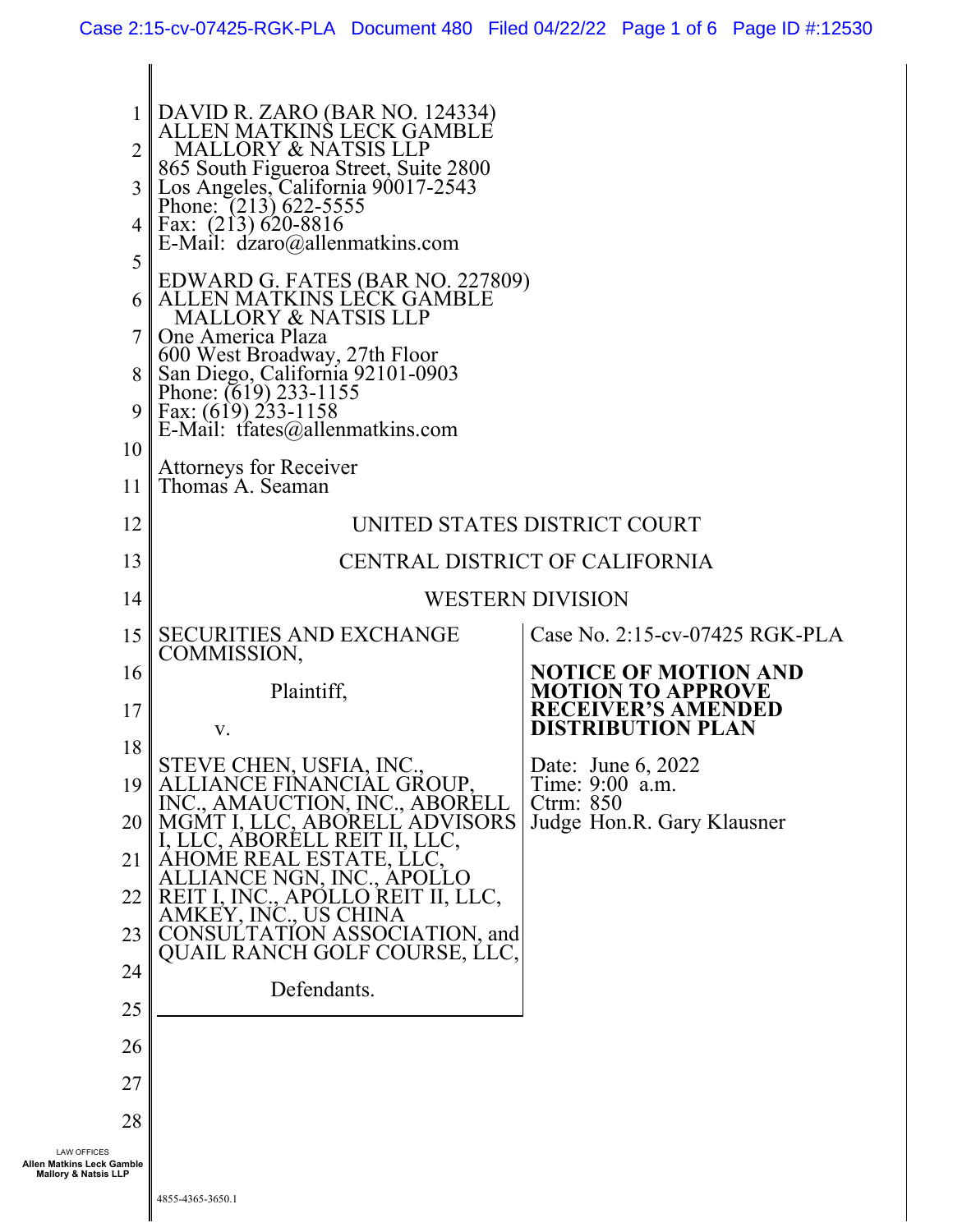1

## **TO ALL INTERESTED PARTIES:**

2 3 4 5 6 7 8 9 10 11 12 13 14 15 16 17 18 19 20 **PLEASE TAKE NOTICE THAT** on June 6, 2022 at 9:00 a.m., in Courtroom 850 of the above-entitled Court, located at 255 East Temple Street, Los Angeles, California, Thomas A. Seaman, the Court-appointed permanent receiver ("Receiver") for Defendants USFIA, Inc., Alliance Financial Group, Inc., Amauction, Inc., Aborell Mgmt I, LLC, Aborell Advisors I, LLC, Aborell REIT II, LLC, Ahome Real Estate, LLC, Alliance NGN, Inc., Apollo REIT I, Inc., Apollo REIT II, LLC, Amkey, Inc., US China Consultation Association, Quail Ranch Golf Course, LLC, and their subsidiaries and affiliates (collectively, "Receivership Entities"), hereby submits this Motion to Approve Receiver's Amended Distribution Plan (the "Motion"). The Receiver seeks Court approval of the Amended Distribution Plan which provides for a finding that the Receiver holds the proceeds of the Receivership Entities in constructive trust for payment of the administrative expenses of the receivership estate and the investor victims with allowed claims; the immediate distribution of \$45,800,000 to Investor Claimants, the setting aside of an administrative expense and tax reserve of \$16,500,000, and the subordination of any present or future claim of the Internal Revenue Service (the "IRS") to the payment of 100% of the Allowed Claims of Claimants in accordance with Department of Justice Directive #137. A true and correct copy of the Amended Distribution Plan is attached to the Seaman Declaration as Exhibit A.

21 22 23 24 25 26 27 The Receiver met and conferred with the Securities and Exchange Commission prior to filing this Motion. The foundation and detailed basis for the Motion and the Amended Distribution Plan are set forth in the concurrently filed Memorandum of Points and Authorities, the supporting Declaration of Thomas A. Seaman and the documents and pleadings already on file in this action, and upon such further oral and documentary evidence as may be presented at time of hearing on the Motion.

28

LAW OFFICES **Allen Matkins Leck Gamble Mallory & Natsis LLP**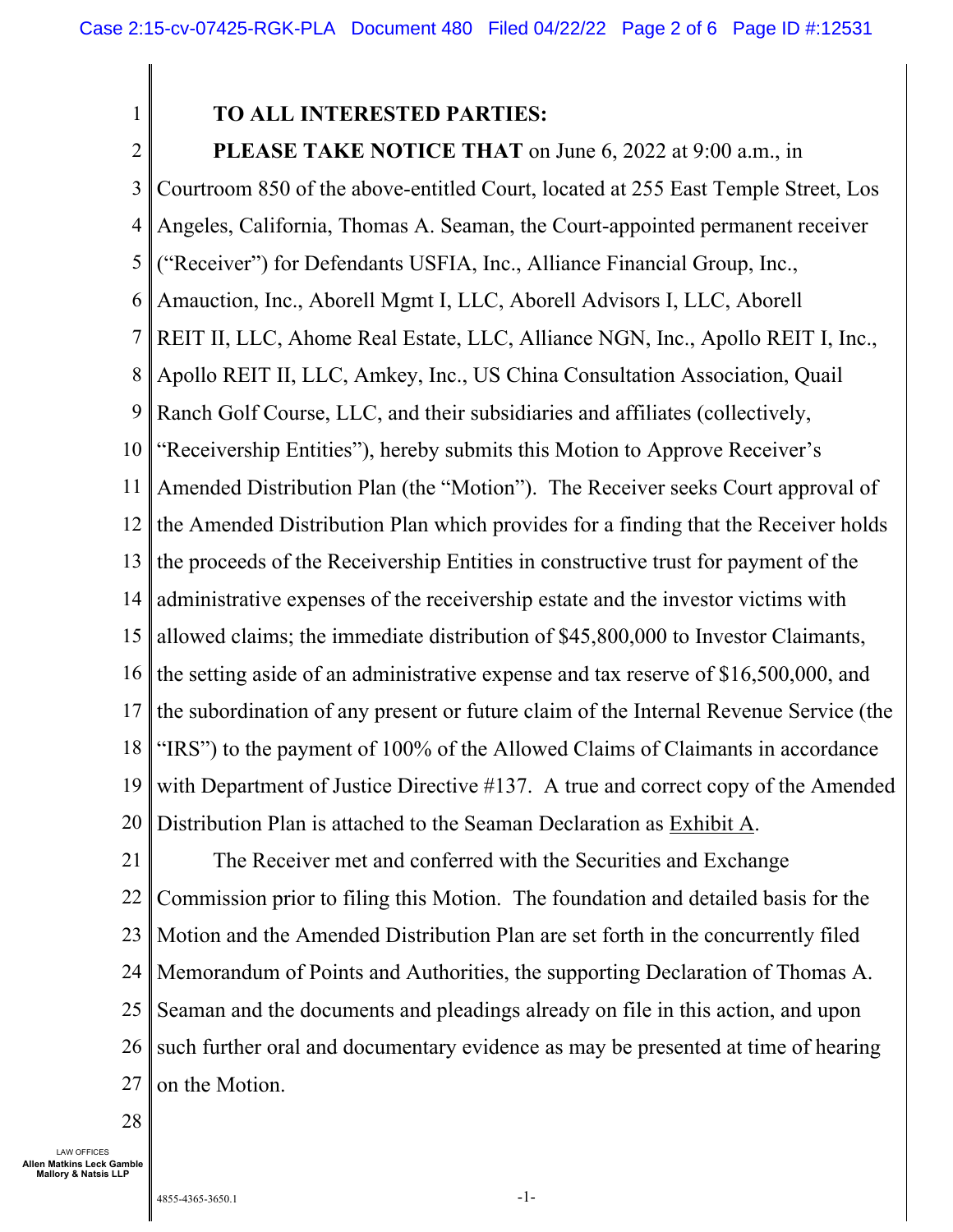| $\mathbf{1}$                                                                       | <b>Procedural Requirements:</b> If you oppose this Motion, you are required to    |                |                                                             |
|------------------------------------------------------------------------------------|-----------------------------------------------------------------------------------|----------------|-------------------------------------------------------------|
| $\overline{2}$                                                                     | file your written opposition with the Office of the Clerk, United States District |                |                                                             |
| 3                                                                                  | Court, 255 East Temple Street, Los Angeles, California 90012-3332, and serve the  |                |                                                             |
| 4                                                                                  | same on the undersigned not later than 21 days prior to the hearing.              |                |                                                             |
| 5                                                                                  | IF YOU FAIL TO FILE AND SERVE A WRITTEN OPPOSITION by the                         |                |                                                             |
| 6                                                                                  | above date, the Court may grant the requested relief without further notice. This |                |                                                             |
| 7                                                                                  | Motion is made following the conference of counsel pursuant to L.R. 73.           |                |                                                             |
| 8                                                                                  |                                                                                   |                |                                                             |
| 9                                                                                  | Dated: April 22, 2022                                                             |                | LLEN MATKINS LECK GAMBLE<br><b>MALLORY &amp; NATSIS LLP</b> |
| 10                                                                                 |                                                                                   | DAVID R. ZARO  |                                                             |
| 11                                                                                 |                                                                                   |                |                                                             |
| 12                                                                                 |                                                                                   | $\mathbf{By:}$ | /s/ David R. Zaro<br>DAVID R. ZARO                          |
| 13                                                                                 |                                                                                   |                | Attorneys for Receiver<br>Thomas A. Seaman                  |
| 14                                                                                 |                                                                                   |                |                                                             |
| 15                                                                                 |                                                                                   |                |                                                             |
| 16                                                                                 |                                                                                   |                |                                                             |
| 17                                                                                 |                                                                                   |                |                                                             |
| 18                                                                                 |                                                                                   |                |                                                             |
| 19                                                                                 |                                                                                   |                |                                                             |
| 20                                                                                 |                                                                                   |                |                                                             |
| 21                                                                                 |                                                                                   |                |                                                             |
| 22                                                                                 |                                                                                   |                |                                                             |
| 23                                                                                 |                                                                                   |                |                                                             |
| 24                                                                                 |                                                                                   |                |                                                             |
| 25                                                                                 |                                                                                   |                |                                                             |
| 26                                                                                 |                                                                                   |                |                                                             |
| 27                                                                                 |                                                                                   |                |                                                             |
| 28                                                                                 |                                                                                   |                |                                                             |
| <b>LAW OFFICES</b><br>Allen Matkins Leck Gamble<br><b>Mallory &amp; Natsis LLP</b> |                                                                                   |                |                                                             |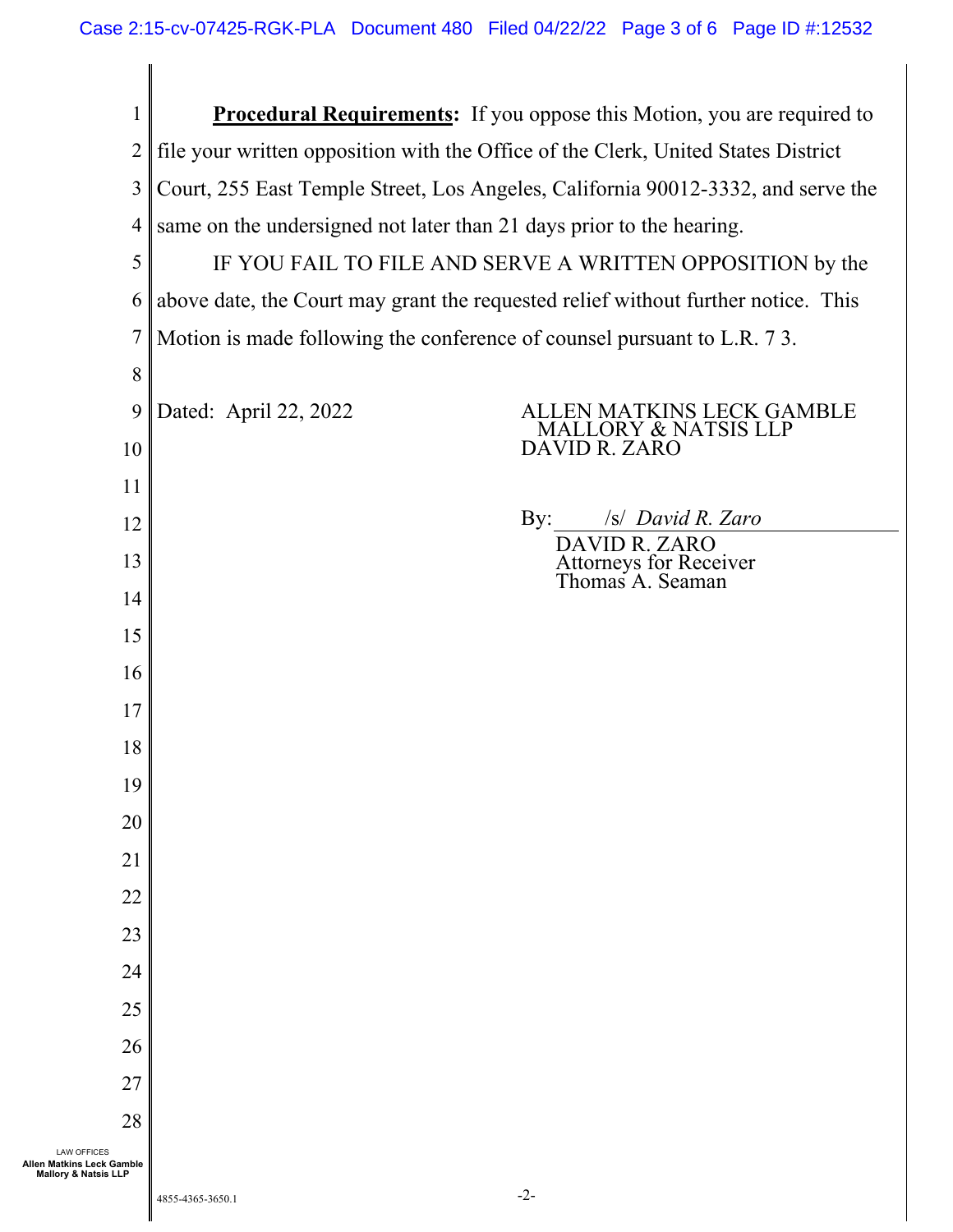| 1              | <b>PROOF OF SERVICE</b>                                                                                                                                                                                                                                           |  |  |
|----------------|-------------------------------------------------------------------------------------------------------------------------------------------------------------------------------------------------------------------------------------------------------------------|--|--|
| 2              | Securities and Exchange Commission v. Steven Chen, USFIA, Inc., et al.,<br>USDC, Central District of California - Case No. 2:15-cv-07425-RGK-PLA                                                                                                                  |  |  |
| 3              | I am employed in the County of Los Angeles, State of California. I am over the age                                                                                                                                                                                |  |  |
| $\overline{4}$ | of 18 and not a party to the within action. My business address is 865 S. Figueroa Street,<br>Suite 2800, Los Angeles, California 90017-2543.                                                                                                                     |  |  |
| 5<br>6         | On April 22, 2022, I caused to be served on all the parties to this action addressed as<br>stated on the attached service list or as indicated below, the document entitled: NOTICE                                                                               |  |  |
| 7              | OF MOTION AND MOTION TO APPROVE RECEIVER'S AMENDED                                                                                                                                                                                                                |  |  |
|                | <b>DISTRIBUTION PLAN</b>                                                                                                                                                                                                                                          |  |  |
| 8              | 図<br><b>OFFICE MAIL:</b> By placing in sealed envelope(s), which I placed for collection                                                                                                                                                                          |  |  |
| 9<br>10        | and mailing today following ordinary business practices. I am readily familiar with<br>the firm's practice for collection and processing of correspondence for mailing; such<br>correspondence would be deposited with the U.S. Postal Service on the same day in |  |  |
| 11             | the ordinary course of business.                                                                                                                                                                                                                                  |  |  |
| 12             | <b>OVERNIGHT DELIVERY:</b><br>I deposited in a box or other facility regularly<br>$\Box$<br>maintained by express service carrier, or delivered to a courier or driver authorized                                                                                 |  |  |
| 13             | by said express service carrier to receive documents, a true copy of the foregoing                                                                                                                                                                                |  |  |
| 14             | document(s) in sealed envelope(s) or package(s) designed by the express service<br>carrier, addressed as indicated on the attached service list, with fees for overnight                                                                                          |  |  |
| 15             | delivery paid or provided for.                                                                                                                                                                                                                                    |  |  |
| 16             | <b>HAND DELIVERY:</b><br>I caused to be hand delivered each such envelope to the<br>□<br>office of the addressee as stated on the attached service list.                                                                                                          |  |  |
| 17<br>18       | <b>ELECTRONIC MAIL:</b> By transmitting the document by electronic mail to the<br>□<br>electronic mail address as stated on the attached service list.                                                                                                            |  |  |
| 19             | X<br><b>E-FILING:</b> By causing the document to be electronically filed via the Court's<br>CM/ECF system, which effects electronic service on counsel who are registered with<br>the CM/ECF system.                                                              |  |  |
| 20             | 図<br><b>FAX:</b> By transmitting the document by facsimile transmission. The transmission                                                                                                                                                                         |  |  |
| 21             | was reported as complete and without error.                                                                                                                                                                                                                       |  |  |
| 22             | I declare that I am employed in the office of a member of the Bar of this Court at                                                                                                                                                                                |  |  |
| 23             | whose direction the service was made. I declare under penalty of perjury under the laws of                                                                                                                                                                        |  |  |
| 24             | the United States of America that the foregoing is true and correct. Executed on April 22,<br>2021 at Los Angeles, California.                                                                                                                                    |  |  |
| 25             |                                                                                                                                                                                                                                                                   |  |  |
| 26             | Mortha Diag                                                                                                                                                                                                                                                       |  |  |
| 27             | Martha Diaz                                                                                                                                                                                                                                                       |  |  |
| 28             |                                                                                                                                                                                                                                                                   |  |  |
|                |                                                                                                                                                                                                                                                                   |  |  |
|                | 4894-9443-0237.1<br>$-1-$                                                                                                                                                                                                                                         |  |  |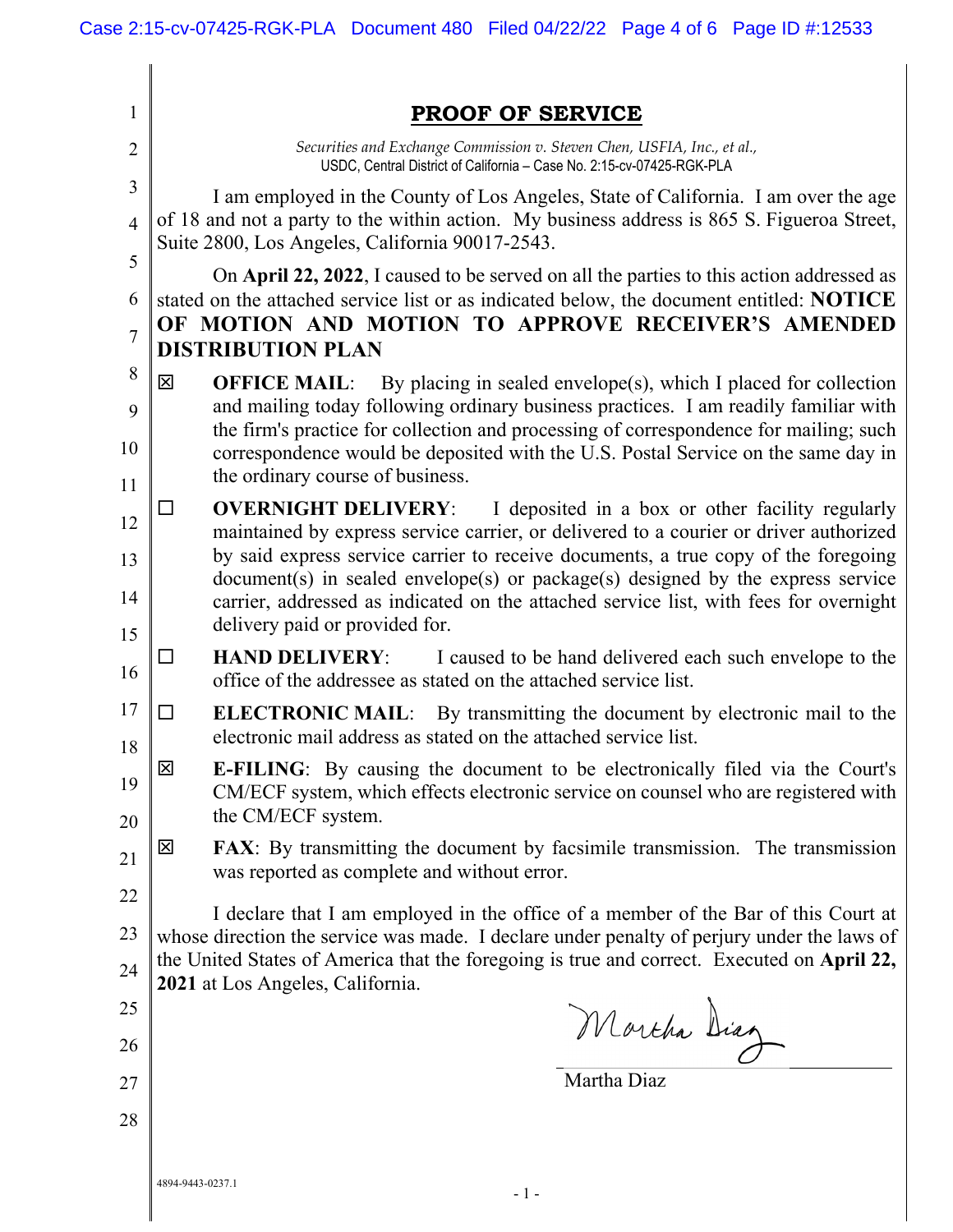| 1  | <b>SERVICE LIST</b>                                                                                                                                                                                                                                                                                                                                                        |                                           |  |  |
|----|----------------------------------------------------------------------------------------------------------------------------------------------------------------------------------------------------------------------------------------------------------------------------------------------------------------------------------------------------------------------------|-------------------------------------------|--|--|
| 2  | Securities and Exchange Commission v. Steven Chen, USFIA, Inc., et al.,<br>USDC, Central District of California - Case No. 2:15-cv-07425-RGK-PLA                                                                                                                                                                                                                           |                                           |  |  |
| 3  |                                                                                                                                                                                                                                                                                                                                                                            |                                           |  |  |
| 4  | Internal Revenue Service                                                                                                                                                                                                                                                                                                                                                   | Via Certified Mail - Return Receipt       |  |  |
| 5  | c/o Tracy. L. Wilkison<br><b>Acting United States Attorney</b><br>Scott M. Garringer<br><b>Asst United States Attorney</b><br><b>Chief, Criminal Division</b><br>Richard E. Robinson<br><b>Assistant United States Attorney</b><br>Major Frauds Section<br>1100 United States Courthouse<br>312 N. Spring Street<br>Los Angeles, CA 90012<br>213.894.0713 P   213.894.6269 |                                           |  |  |
| 6  |                                                                                                                                                                                                                                                                                                                                                                            |                                           |  |  |
| 7  |                                                                                                                                                                                                                                                                                                                                                                            |                                           |  |  |
| 8  |                                                                                                                                                                                                                                                                                                                                                                            |                                           |  |  |
| 9  |                                                                                                                                                                                                                                                                                                                                                                            |                                           |  |  |
| 10 |                                                                                                                                                                                                                                                                                                                                                                            |                                           |  |  |
| 11 | Email: richard.robinson@usdoj.gov                                                                                                                                                                                                                                                                                                                                          |                                           |  |  |
| 12 | Internal Revenue Service                                                                                                                                                                                                                                                                                                                                                   | Via Fax                                   |  |  |
| 13 | c/o Leonard Brown<br><b>Bankruptcy Specialist</b>                                                                                                                                                                                                                                                                                                                          |                                           |  |  |
| 14 | 300 N. Los Angeles St MS5022<br>Los Angeles, CA 90012                                                                                                                                                                                                                                                                                                                      |                                           |  |  |
| 15 | 213.372.4287 P   855.863.4354 F                                                                                                                                                                                                                                                                                                                                            |                                           |  |  |
| 16 | Leonard Brown<br><b>Bankruptcy Specialist</b>                                                                                                                                                                                                                                                                                                                              | <u>Via Certfied Mail – Return Receipt</u> |  |  |
| 17 | Internal Revenue Service<br>Insolvency Group 7                                                                                                                                                                                                                                                                                                                             |                                           |  |  |
| 18 | 300 N. Los Angeles Street, 5022<br>Los Angeles, CA 90012                                                                                                                                                                                                                                                                                                                   |                                           |  |  |
| 19 | Ms. Evelyn Lopez                                                                                                                                                                                                                                                                                                                                                           | Via U.S. First Class Mail                 |  |  |
| 20 | Internal Revenue Service<br><b>Centralized Insolvency Operations</b>                                                                                                                                                                                                                                                                                                       |                                           |  |  |
| 21 | PO Box 7346<br>Philadelphia, PA 19101-7346                                                                                                                                                                                                                                                                                                                                 |                                           |  |  |
| 22 | IRS Department of the Treasury                                                                                                                                                                                                                                                                                                                                             | Via U.S. First Class Mail                 |  |  |
| 23 | Internal Revenue Service<br>Ogden, UT 84201-0049                                                                                                                                                                                                                                                                                                                           |                                           |  |  |
| 24 | IRS Department of the Treasury                                                                                                                                                                                                                                                                                                                                             | Via U.S. First Class Mail                 |  |  |
| 25 | Internal Revenue Service<br>Ogden, UT 84201-0038                                                                                                                                                                                                                                                                                                                           |                                           |  |  |
| 26 | IRS Department of the Treasury                                                                                                                                                                                                                                                                                                                                             | Via U.S. First Class Mail                 |  |  |
| 27 | Internal Revenue Service<br>Ogden, UT 84201-0036                                                                                                                                                                                                                                                                                                                           |                                           |  |  |
| 28 |                                                                                                                                                                                                                                                                                                                                                                            |                                           |  |  |
|    |                                                                                                                                                                                                                                                                                                                                                                            |                                           |  |  |